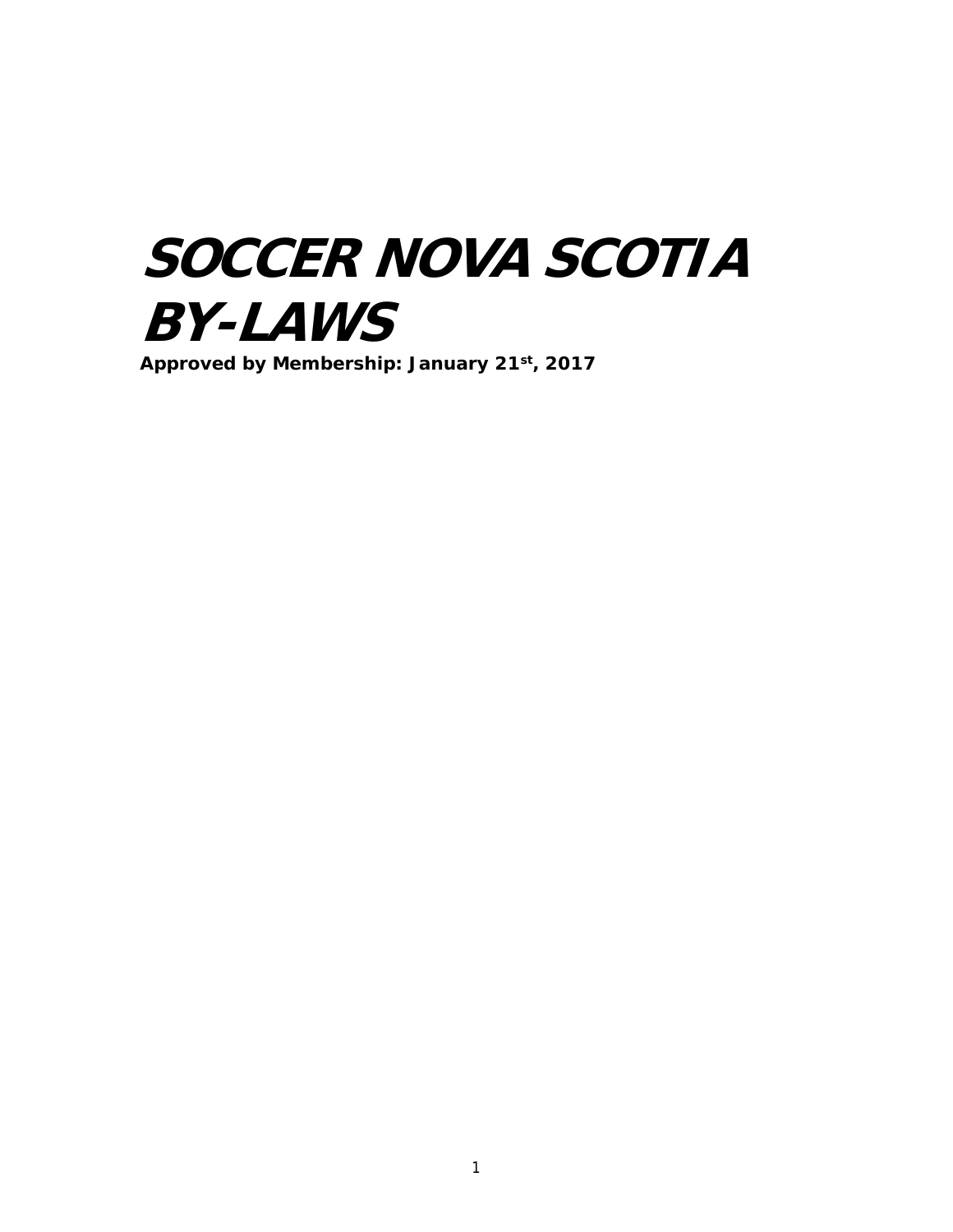## **SOCCER NOVA SCOTIA BY-LAWS Table of Contents**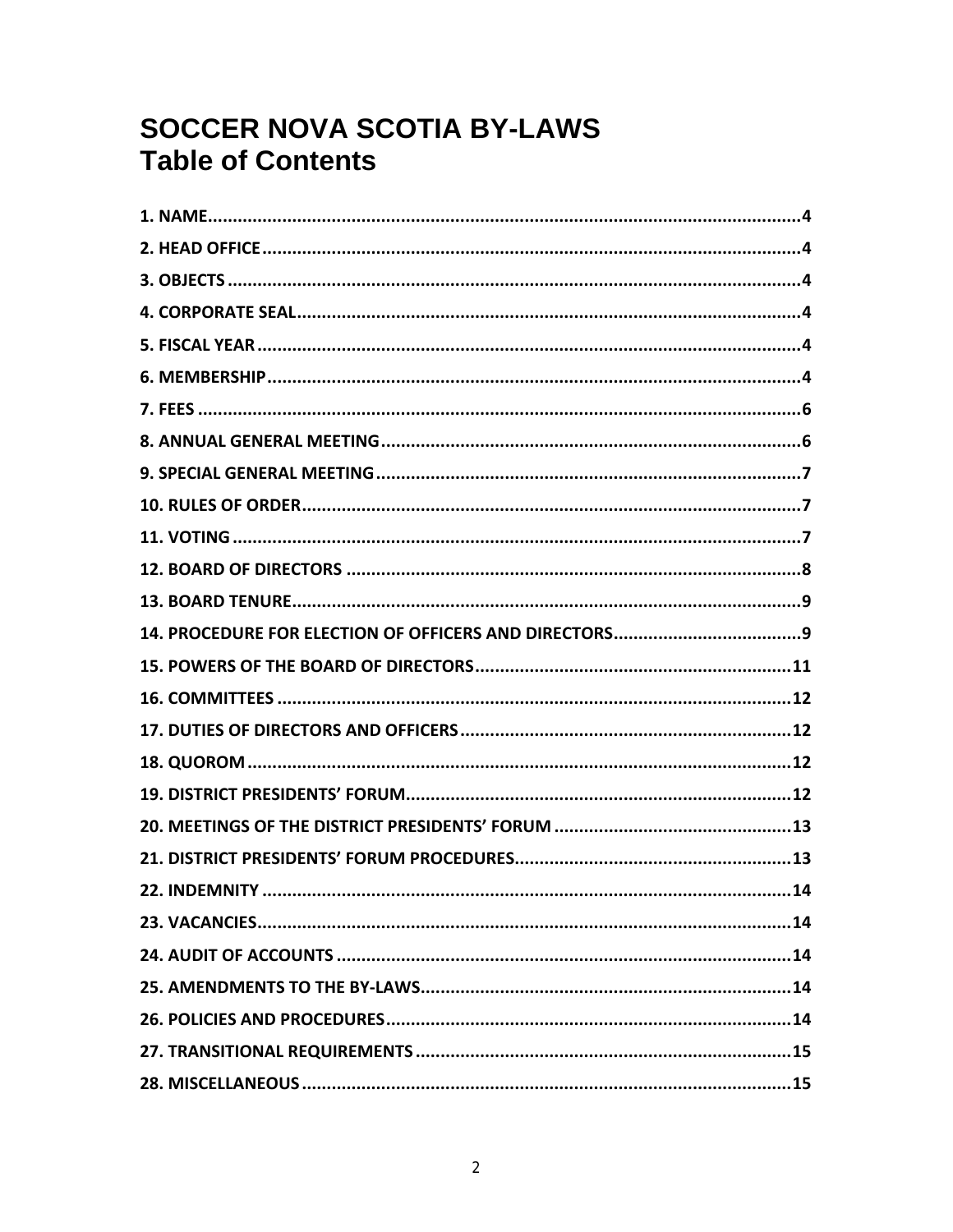Appendix B - Example of Voting Procedure (Section 14 (a) (vi) (ii))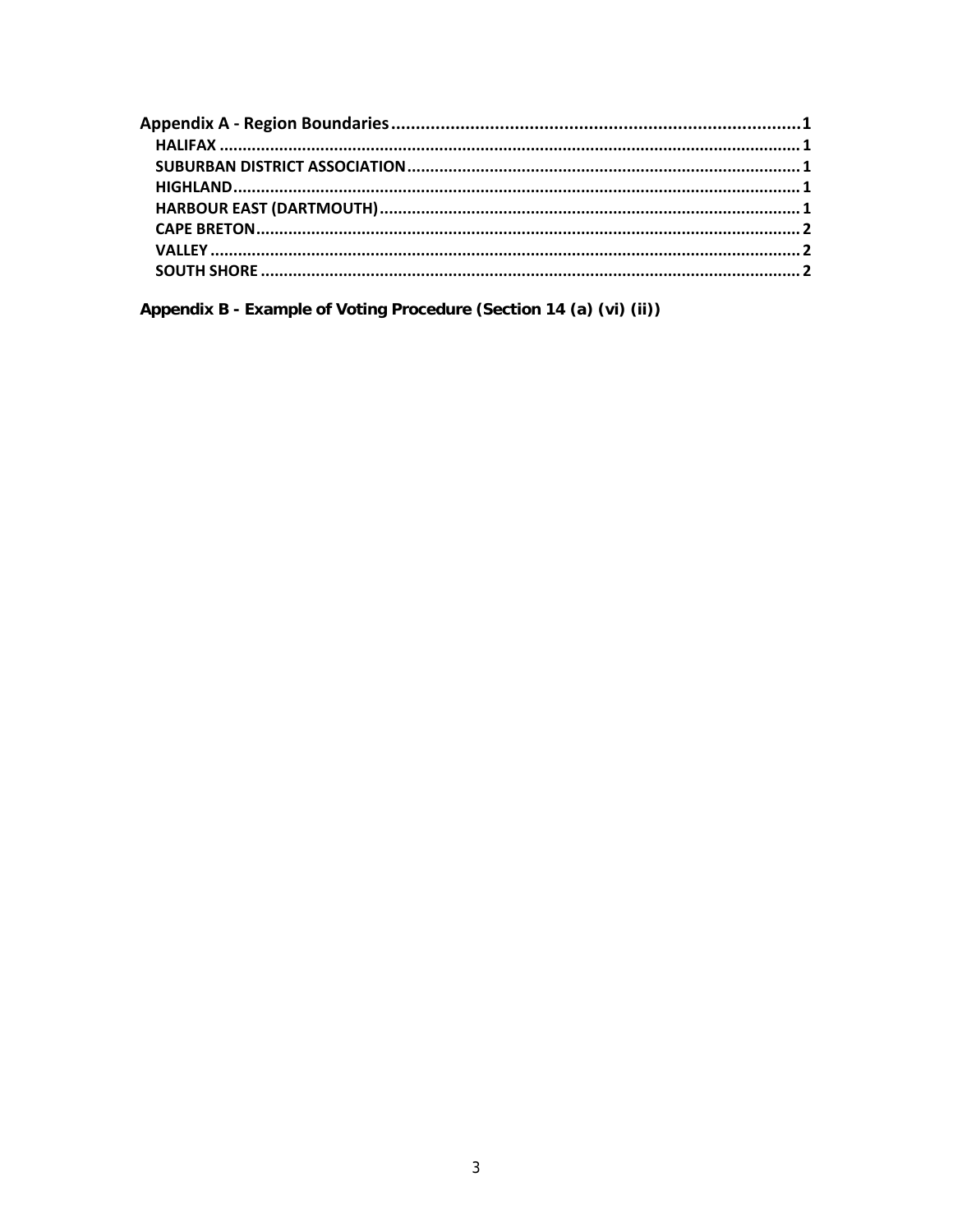#### **1. NAME**

The name of the Organization shall be Soccer Nova Scotia, hereinafter referred to as the "Association".

### **2. HEAD OFFICE**

The Association shall be incorporated under the Nova Scotia Societies Act with its Head Office in the Halifax Regional Municipality in the Province of Nova Scotia.

#### **3. OBJECTS**

The objective of the Association shall be to promote, develop and govern the game of soccer, both indoor and outdoor, in the Province of Nova Scotia.

#### **4. CORPORATE SEAL**

The Association shall have a Corporate Seal, which shall be in the custody of the EXECUTIVE DIRECTOR.

#### **5. FISCAL YEAR**

The fiscal year shall be from the 1st day of April to the 31st day of March following, both inclusive.

#### **6. MEMBERSHIP**

a) The Association shall be composed of the following categories of members:

i. District Membership, which shall be open to a District Association, is a governing organization that meets the following criteria:

1) Is immediately subordinate to the Association within a District;

2) Is located in Nova Scotia, is registered under the Nova Scotia Societies Act, and is in good standing with Registry of Joint Stocks with a registered office in the District being represented.

3) Has a minimum of five Board members, one of whom shall be designated President;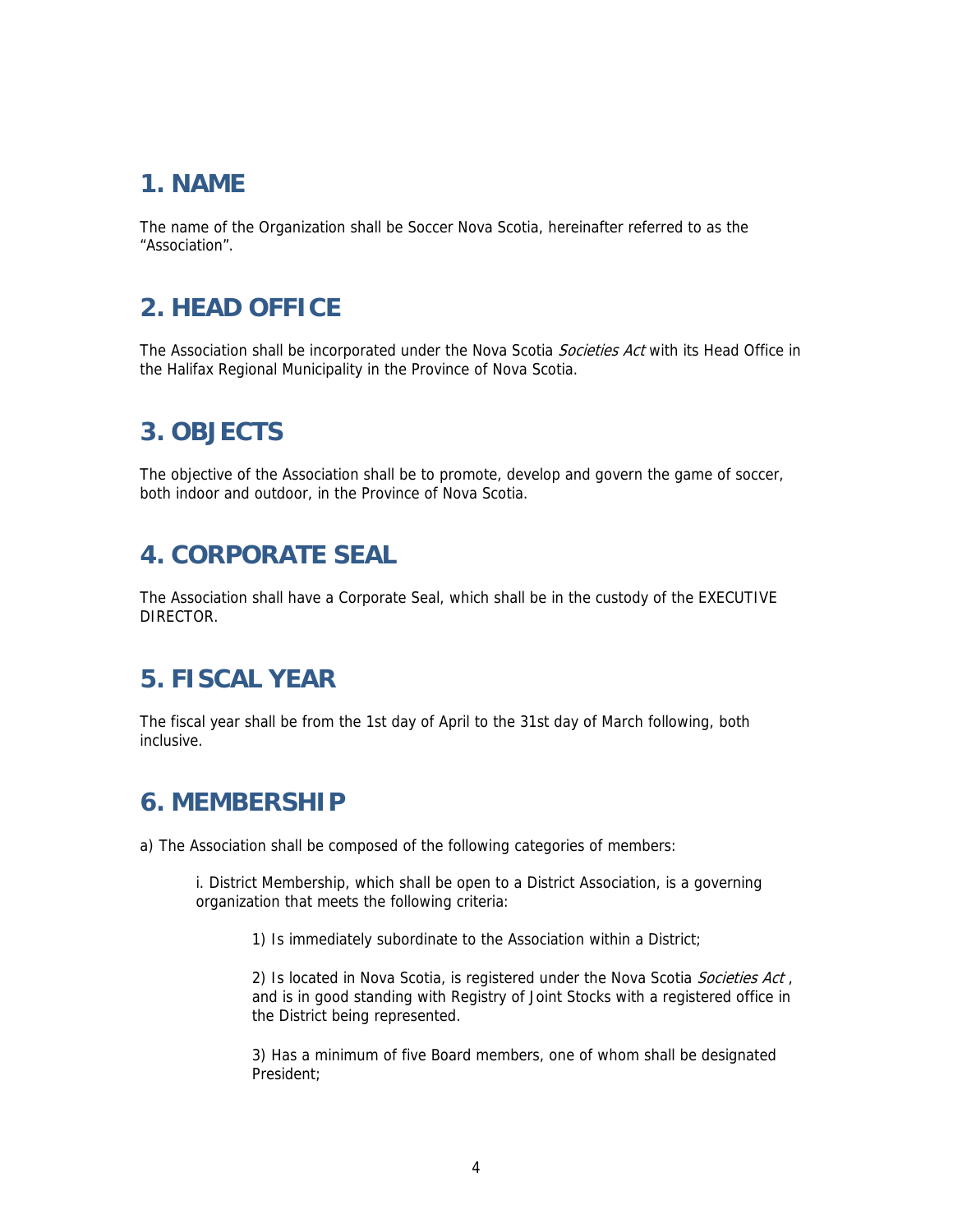4) Provides to the Association financial statements signed by two Directors of the District Association (balance sheet, statement of income and expenses), as well as a copy of its Annual General Meeting Minutes and a list of its elected and appointed officers, within thirty days of its AGM.

5) Has a bank account in the name of the District Association at a recognized financial institution.

6) Has a Committee structure including Technical and Discipline committees, with names being provided to the Association by April 30.

7) Provides appropriate playing opportunities, both indoor and outdoor, for all ages and both genders.

8) Adheres to the Policies, Procedures, and By-laws of the Association.

9) Sanctions the membership of soccer clubs headquartered within the boundaries of the district that meet the District Association's criteria as laid out in its constitution.

10) Approves and monitors all tournaments held within the district excepting provincials.

11) Is situated with one of the regions designated in Appendix A;

12) Has an Executive elected by its membership, at least one General Meeting per calendar year and a Constitution registered with the Association;

13) Has at least eight hundred registered players; or has at least 400 registered players and such geographical characteristics as would require a separate District (as approved by membership).

NOTE: Associations not meeting all the criteria of a District Association, but meeting the geographical requirements, would be Associate members; but would not be entitled to vote at a Soccer Nova Scotia General Meeting per Article 11 (d) (ii).

ii. League Membership, which shall be open to all properly constituted Inter-District and Provincial Leagues that are immediately subordinate to the Association, and control its teams, for league operation purposes only, in accordance with bylaws, policies and procedures.

iii. Associate Membership, which shall be open to all properly constituted organizations operating on a provincial/national basis to promote the game of soccer.

iv. Life Membership, which shall be open to persons who have rendered valuable service to the Association.

v. Regional Referee Association, which shall be open to all properly constituted referee associations in Nova Scotia.

b) Only a member in good standing may exercise member rights as established in the By-laws, Policies and Procedures of the Association.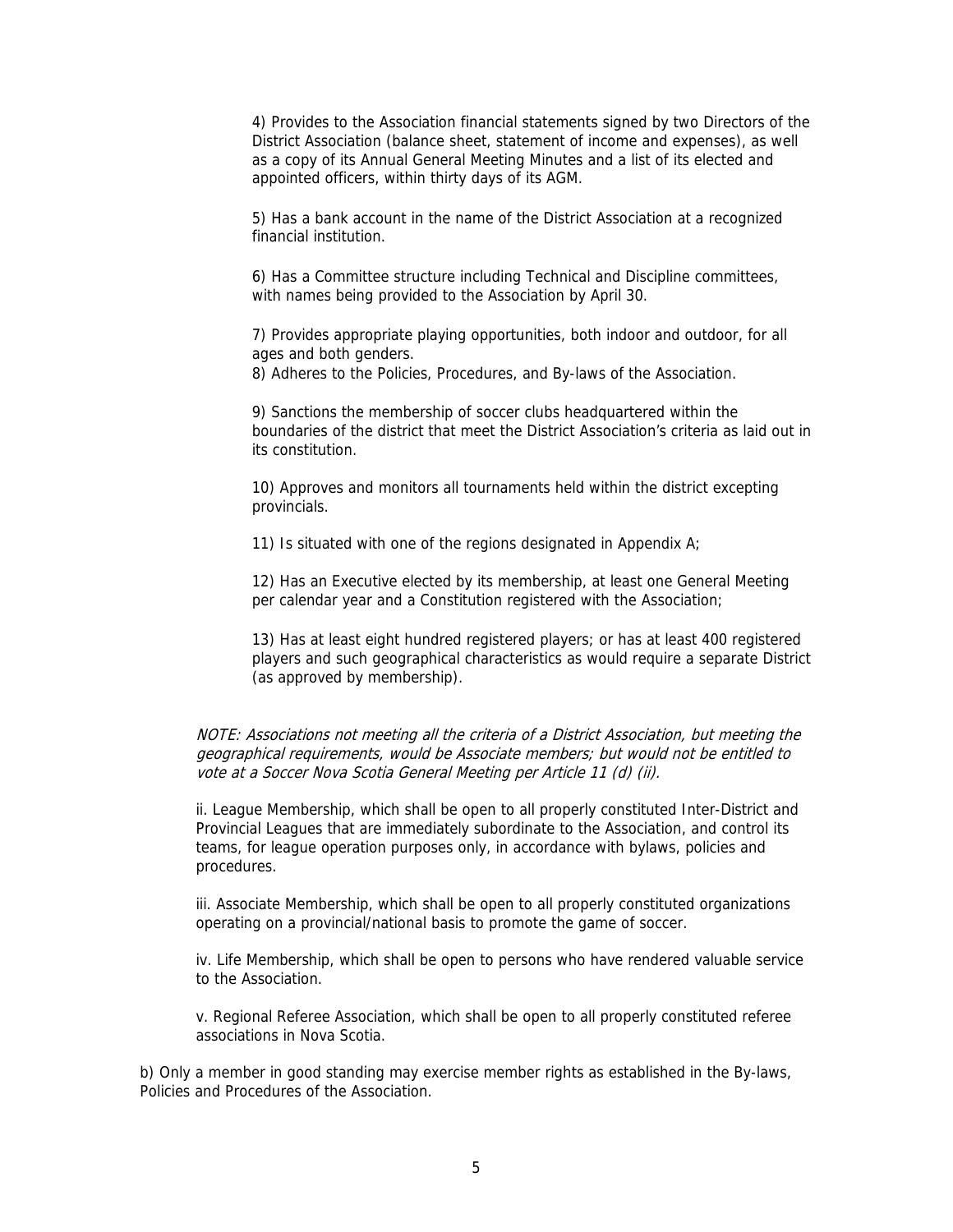c) To be in good standing a member must be in compliance with the By-laws, Policies and Procedures of the Association.

d) Membership may be terminated by a vote of three-quarters of the votes cast by members present and eligible to vote at an annual or Special General Meeting.

e) A member may be declared by the Board of Directors to be not in good standing because of non-compliance with the By-laws, Policies and Procedures of the Association or non-payment of any monies due to the Association.

f) A member may cease to be a member upon written notification to the Board of Directors of their intent and the effective date.

g) A District Association or League in Membership or any Association or League in Membership's affiliates, registrants, leagues, clubs, players, referees or officials shall not refer disputes with the Association or any other National Association to a court of law, but shall be required to submit any disagreements to the jurisdiction of the Association.

#### **7. FEES**

a) The affiliation fee for membership shall be established by a majority of delegates present and entitled to vote at a General Meeting of the Association.

b) Player Registration fees will be set by the Board of Directors no later than January 1st annually and will come into effect April 1st annually.

c) Recognized Leagues in Membership shall pay an annual levy as determined by the Board of Directors and communicated to League(s) in Membership before February 28th of each year.

d) Membership affiliation fees shall be due and payable before each Annual General Meeting and, in the case of new members; the affiliation fee shall be paid at the time of application for membership.

#### **8. ANNUAL GENERAL MEETING**

a) The Annual General Meeting of the Association shall be held in each year at a place and date to be determined by the Board of Directors.

b) All members shall receive at least sixty (60) days' notice of the Annual Meeting by way of email and written notice by ordinary mail.

c) A copy of the annual financial statement, together with a copy of the Auditor's Report, shall be forwarded to each District Association and League in Membership and to the Members of the Board of Directors of the Association at least fourteen (14) days before the date of the Annual General Meeting.

d) The order of business at the Annual General Meeting shall be:

- i. Presentation of credentials
- ii. Roll Call
- iii. Minutes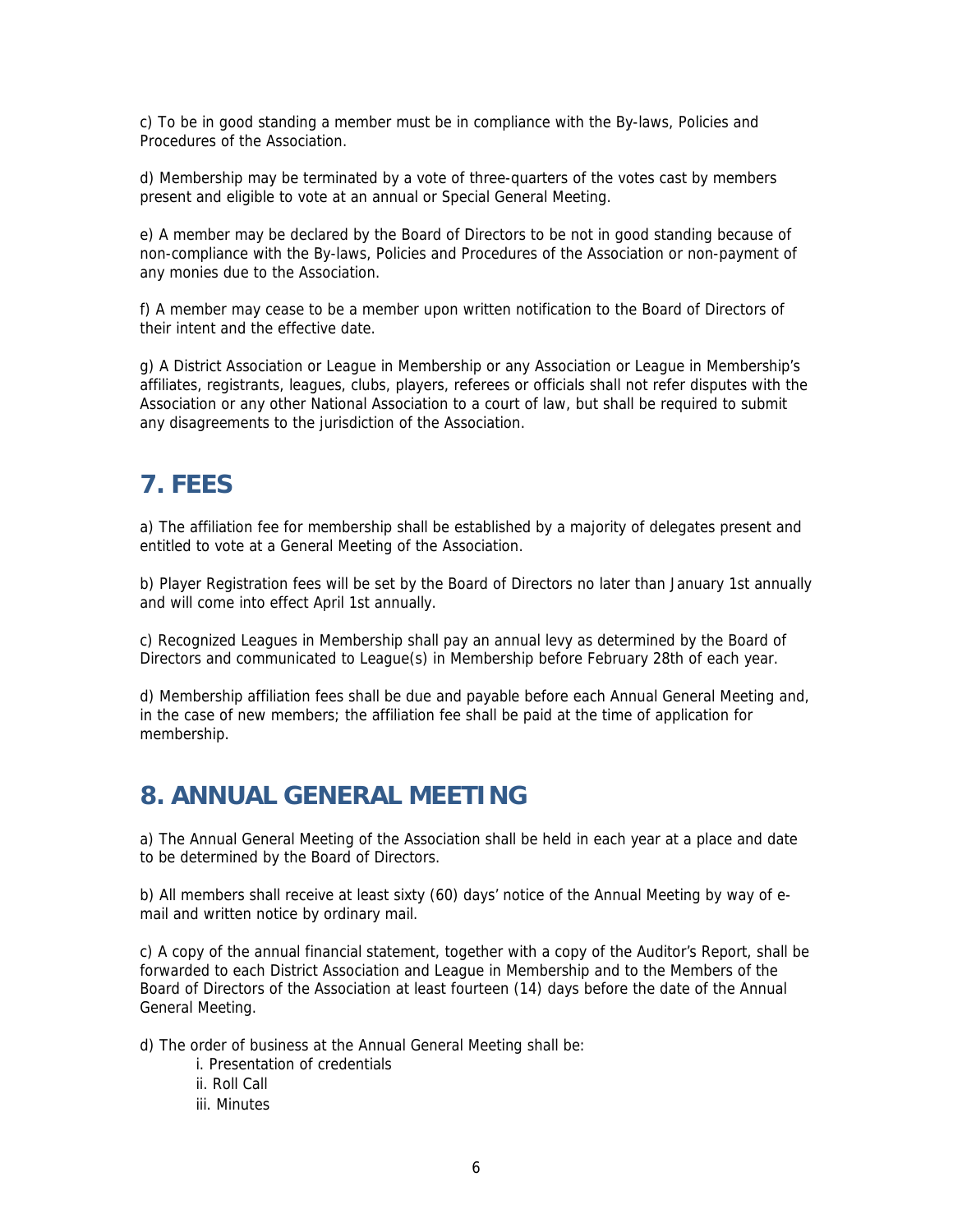iv. President's Address v. Financial Report vi. Appointment of Auditors vii. Committee Reports viii. Amendments to Bylaws ix. Unfinished Business x. Election of Officers xi. Applications for New Membership xii. Next Annual General Meeting xiii. New Business (if the requirements of 8( f) are met)

e) The Chairperson may, at his/her discretion, introduce any special business for discussion after the approval of the Minutes.

f) New Business will only be placed on the agenda and considered if the requirements for a Special General Meeting are met.

#### **9. SPECIAL GENERAL MEETING**

a) A Special General Meeting shall be convened by the President:

- i. At the request of a majority of the Board of Directors; or
- ii. At the request of a majority of the District Associations.

b) Each request by District Associations for a Special General Meeting must be accompanied by a fee, as established by the Board of Directors, from each District Association signing the request, which may be forfeited or returned in whole or in part as the meeting may decide. Such meeting shall be held in the most central point for Associations requesting same.

c) Board of Directors and all Members shall receive thirty (30) days' notice of any Special General Meeting and the subjects to be dealt with thereat by way of e-mail and written notice by ordinary mail.

d) Only the business set out in the requisition calling a Special General Meeting shall be dealt with at the meeting except with the unanimous consent of those present.

#### **10. RULES OF ORDER**

All meetings of the Association shall be conducted in accordance with Robert's Rules of Order insofar as they may apply.

#### **11. VOTING**

a) Members of the Board of Directors shall have a voice but no vote at General Meetings, with the exception of the President of the Association, who shall have a casting vote only.

b) Each District Association in good standing shall be entitled to the following representation at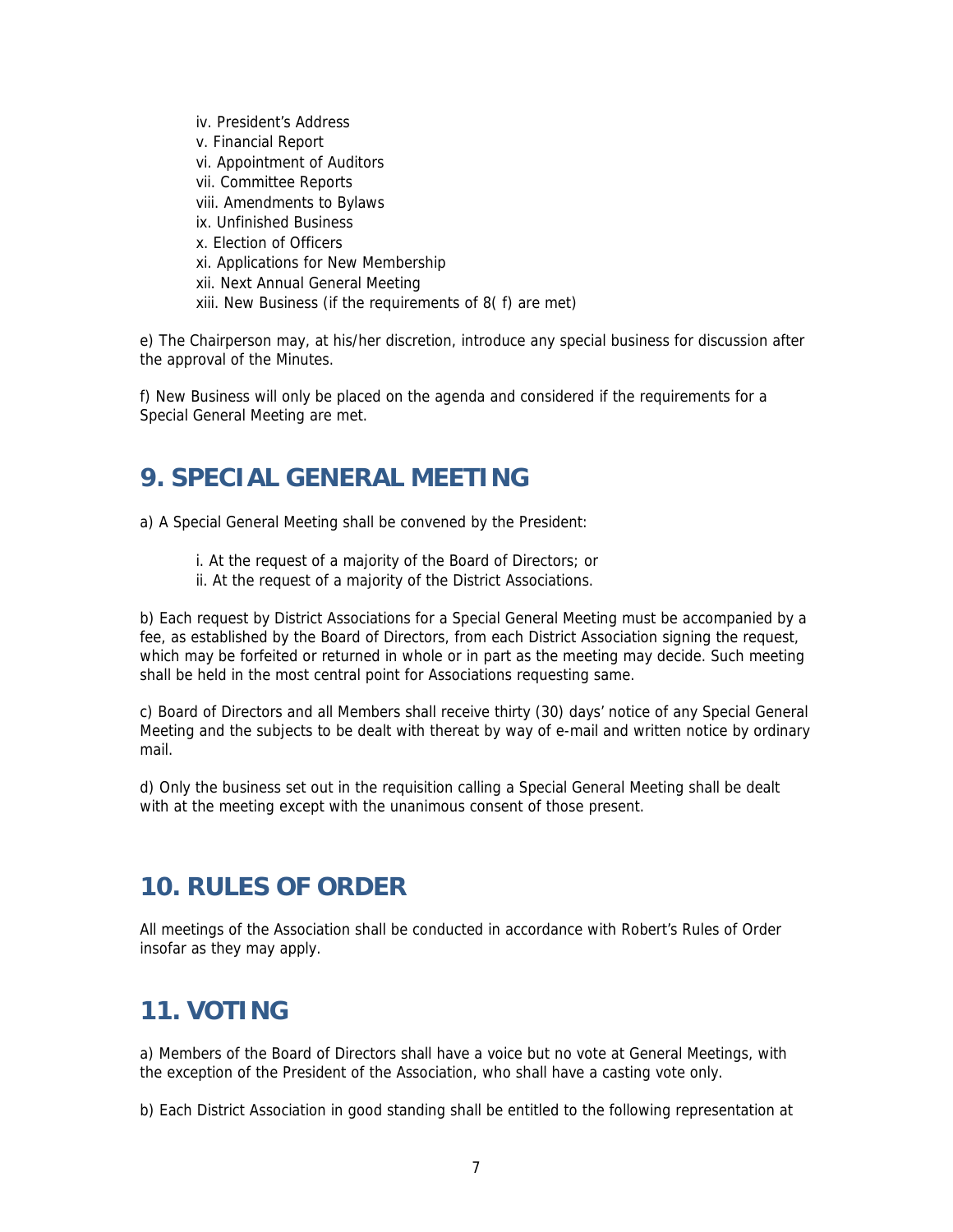all General meetings of the Association.

- i. One vote for the first two hundred dollars, or part thereof, of player registration fees paid for the period of April 1 to March 31 preceding the General Meeting;
- ii. One vote for each additional five hundred dollars, or part thereof, of player registration fees paid for the period of April 1 to March 31 preceding the General Meeting, up to a maximum of six votes;
- iii. One vote for each additional one thousand dollars, or part thereof, of player registration fees paid for the period of April 1 to March 31 preceding the General Meeting;

c) Each League member in good standing shall be entitled to two delegates and two votes.

d) Each Regional Referee Association shall be entitled to two delegates and two votes.

e) Each Associate Member in good standing shall be entitled to one delegate each of whom shall have a voice but no vote.

f) Each voting member shall be entitled to have all its votes cast whether it be represented by one or all of its delegates, but not by any other member.

g) Life members shall be entitled to a voice, but no vote at all meetings of the Association.

h) All delegates must be appointed by the appropriate member and notice of their appointment shall be sent to the Association no later than fifteen (15) days before a General Meeting.

i) Each voting member shall be entitled reimbursement by the Association of the expenses of one delegate.

#### **12. BOARD OF DIRECTORS**

a) The Board of Directors shall consist of twelve (12) Directors, including the President and Vice-President.

b) The Officers of the Board shall consist of the following: President and Vice-President.

The Board shall define the duties and powers of the Directors and Officers in the Governance Policies of Soccer Nova Scotia.

c) At least two (2) Director positions must be filled by individuals who are resident in any of the following regions defined in Appendix A:

- i) Valley
- ii) South Shore
- iii) Highland
- iv) Cape Breton

d) At least two (2) Director positions must be filled by individuals who are resident in any of the following regions defined in Appendix A:

- i) Halifax
- ii) Dartmouth
- iii) Suburban

e) Directors and Officers shall serve without remuneration and shall not receive any profit from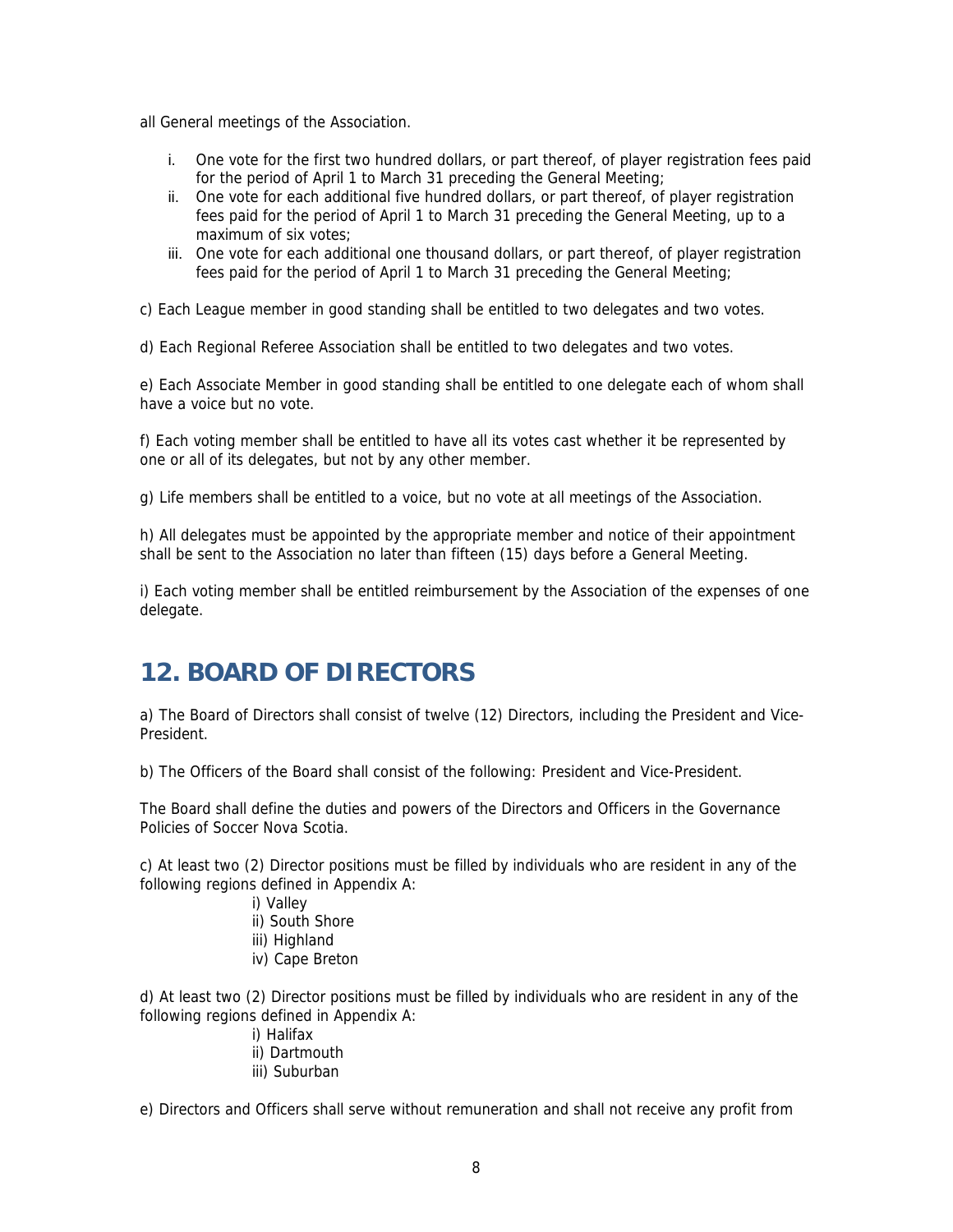their positions. However, a Director or Officer may be paid reasonable expenses incurred in the performance of his/her duties.

f) At least three (3) Director positions must be filled by each gender.

#### **13. BOARD TENURE**

a) Following the transitional period described in Article 27, Directors and Officers shall be elected each for a three (3) year term on a rotating basis, according to the following schedule:

- i. Commencing at the 2018 Annual General Meeting –– four (4) Directors
- ii. Commencing at the 2019 Annual General Meeting –– the Vice President and three (3) Directors
- iii. Commencing at the 2020 Annual General Meeting –– the President and three (3) **Directors**

b) No Director may simultaneously be employed by the Association or serve as a Director or paid employee of a Member of the Association or a Member of a subsidiary association or of any organization where there is a perceived conflict of interest.

c) Where a vacancy occurs as a result of the death, resignation, retirement or removal of the President, the Vice President shall assume the position of President and shall serve in that position until the next Annual General Meeting. The Board shall select a new Vice-President by majority vote, who shall serve in that position until the next Annual General Meeting. The persons elected as President and Vice-President at the next Annual General Meeting will serve for the balance of the term of the individual whom they replaced.

d) Where a vacancy occurs on the Board as a result of the death, resignation, retirement or removal of a Director, except the President, or where a Board vacancy has not been filled as a result of an election, the Nominations Committee shall nominate a candidate to fill the vacancy, who shall serve as Director until the next Annual General Meeting; the nominee shall be elected by the Board with a majority vote. The person elected to fill the vacancy at the next Annual General Meeting will serve for the balance of the term of the individual whom he/she replaced.

#### **14. PROCEDURE FOR ELECTION OF OFFICERS AND DIRECTORS**

a) Directors and Officers of the Association shall be elected in accordance with the following procedure:

i. The President shall advise which positions are uncontested. Uncontested positions shall be acclaimed unless a member calls for a vote, in which the person will be elected if they receive a majority of valid votes.

ii. A position is uncontested if there is only one nominee or if there are insufficient nominees to meet the regional or gender requirements set out in section 12 (c), (d) and (f).

iii. In any contested election, voting shall be by secret ballot;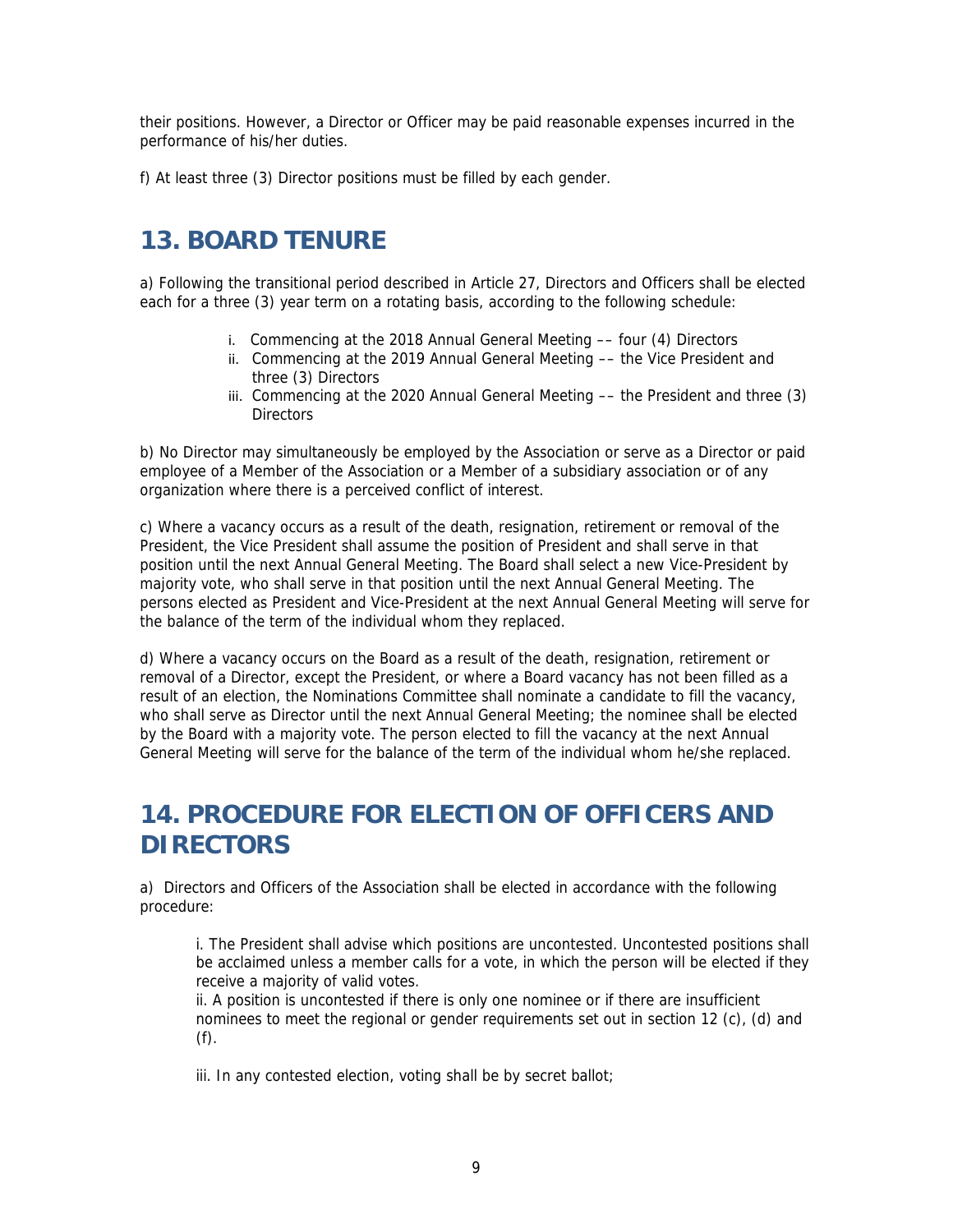iv. If a candidate withdraws voluntarily, his/her name is removed from the ballot.

v. Each Officer position shall be elected by a separate ballot and a majority of valid votes. Where there are more than two candidates for a position and a majority is not obtained, the candidate with the fewest votes shall be dropped and another vote held, the process to continue until a candidate has a majority.

vi. Directors positions shall be by one vote, unless to meet the regional or gender requirements, the President recommends that two or more votes are required, which recommendation shall be followed if ratified by majority vote of the Members.

vii. Where one Director's position is up for election, the position shall be elected by a majority of valid votes. Where there are more than two candidates for a position and a majority is not obtained, the candidate with the fewest votes shall be dropped and another vote held, the process to continue until a candidate has a majority.

viii. Where there is more than one Director's position up for election, and more candidates than positions, there shall be one vote, with each Member to rank their preferred candidates, from #1 for their preferred candidate, #2 for their next preferred candidate etc. Each candidate shall receive points determined by the sum of each Member's votes multiplied by that member's ranking of the candidate. The candidates with the least points shall be elected, provided however that if candidates from a certain region or of a certain gender have to be elected to meet the regional or gender requirements set out in section 12 (c), (d) and (f), the candidate(s) with those attribute(s) with the least number of points shall be elected. (For clarity, see example at Appendix B to these bylaws.)

b) Nominations for the position of Officer or Director of the Association shall be determined in accordance with the following procedure;

i. The Nominations Committee shall, no less than ninety (90) days prior to the Annual General Meeting, call for nominations from the Members;

ii. Nominations must be submitted in writing, together with a statement of the nominee's competencies and experience, and a completed CPIC and Vulnerable Sector Check, to the Nomination Committee no less than sixty (60) days prior to the Annual General Meeting;

iii. The Nominations Committee may also seek out nominees that it feels are necessary to address the needs of the Association, said nominees to obtain a completed CPIC and Vulnerable Sector Check;

iv. The slate of nominees above shall be nominees for the positions of Officers and Directors at the Annual General Meeting. The Board shall advise the Members of said slate no later than thirty (30) days prior to the Annual General Meeting;

v. The Members may nominate other persons for the positions of Officers and Directors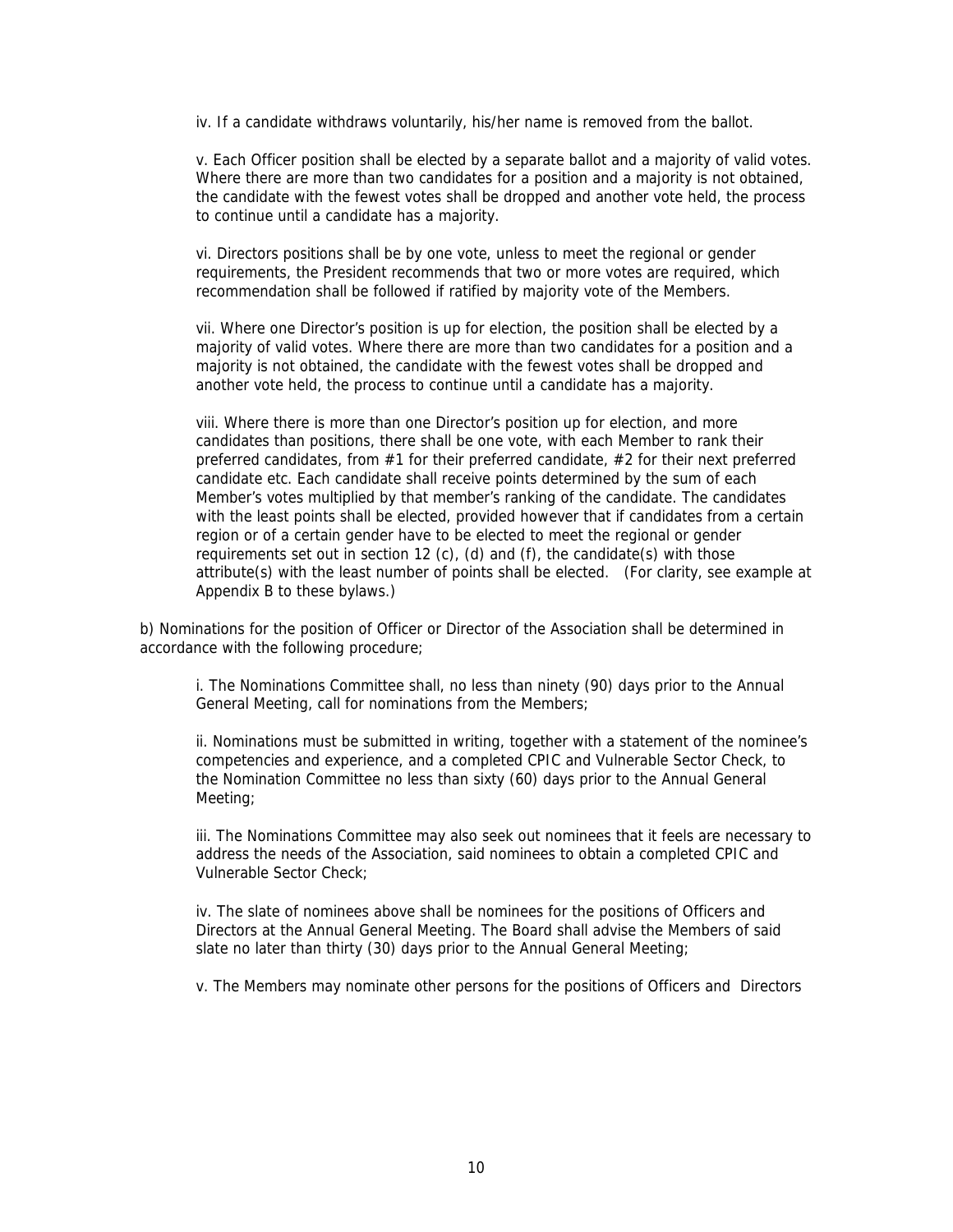no less than fifteen (15) days prior to the Annual General Meeting provided the said nominees were previously nominated in accordance with 14 (b) (ii);

vi. Nominations from the floor are not permitted;

vii. Officers and Directors shall be eligible for re-election;

viii. Officers and Directors may be elected to the Board at a Special General Meeting.

#### **15. POWERS OF THE BOARD OF DIRECTORS**

a) The Board of Directors shall be vested with the authority to direct the affairs of the Association.

b) The Board of Directors of the Association are hereby authorized from time to time:

i. To borrow, raise, secure the payment of money and issue debentures or other securities of the Association, with the sanction of a special resolution of the membership.

ii. To pledge or sell such debentures or other securities for such sums and at such price as may be deemed expedient with the sanction of a special resolution of the membership.

iii. To mortgage, hypothecate, charge or pledge or give security in any manner whatever upon, all or any of the property, real and personal, immovable and moveable, undertaking and rights of the Association, present and future, to secure any debentures or other securities of the liability of the Association, present or future, with the sanction of a special resolution of the membership.

iv. To create committees;

v. To delegate to such Directors or committees of the Association as the Board of Directors may designate all or any of the foregoing powers to such extent and in such manner as the Board of Directors may determine.

c) The Board of Directors may suspend any member of the Association because of noncompliance with the By-laws, Policies and Procedures of the Association, which suspension may be appealed to the Discipline and Appeals Committee.

d) Contracts, documents or any instruments in writing requiring the signature of the Association, shall be signed by the Executive Director and any of the President or Vice-President, and all contracts, documents and instruments in writing so signed shall be binding upon the Association without any further authorization or formality. The Board of Directors shall be empowered from time to time by Resolution to appoint one or more directors on behalf of the Association either to sign contracts, documents and instruments in writing generally or to sign specific contracts, documents and instruments in writing. The seal of the Association, when required, may be affixed to contracts, documents and instruments in writing signed as aforesaid or as appointed by Resolution of the Board of Directors.

e) The Board of Directors shall cause true accounts to be kept of all the receipts, credits,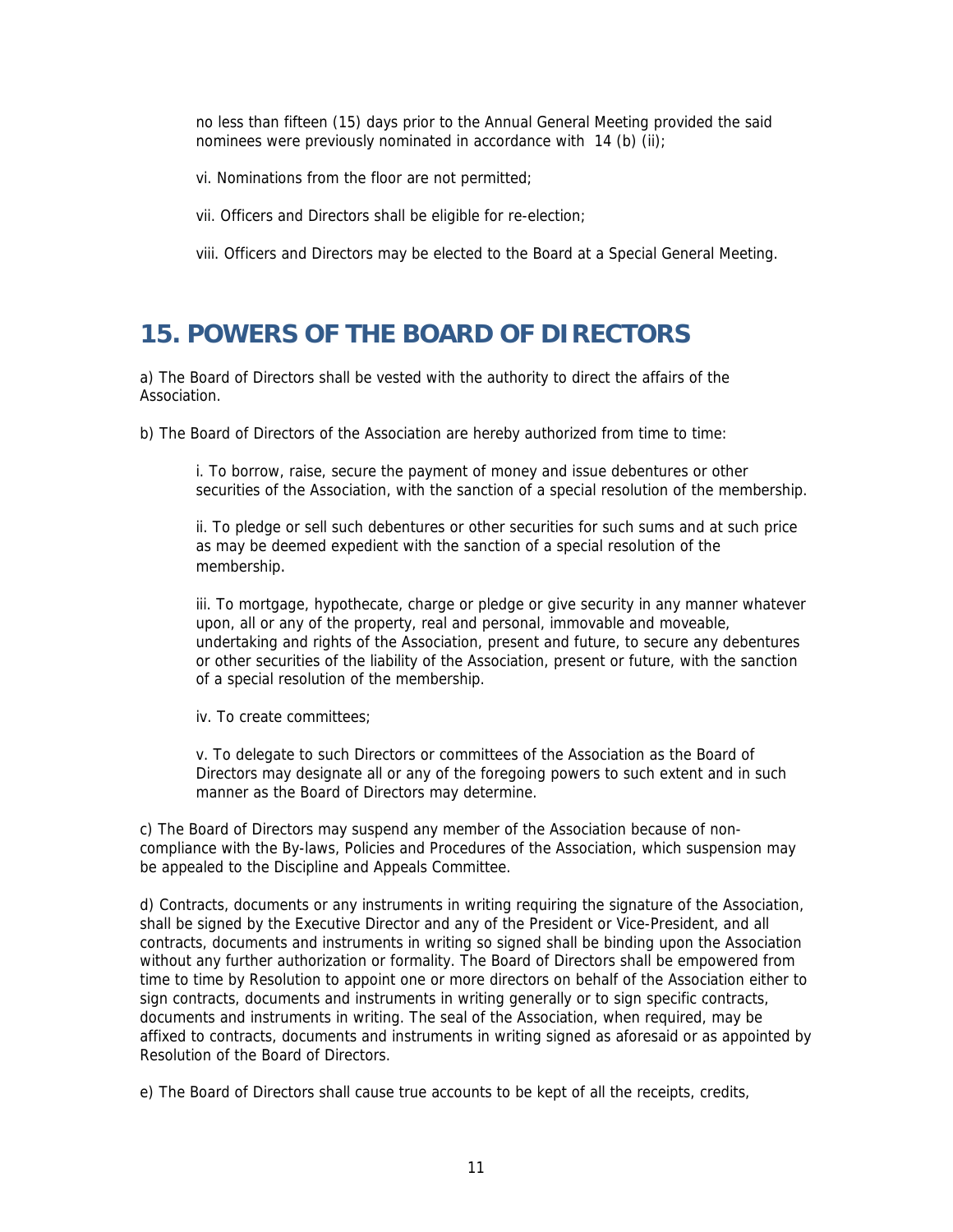payments, assets and liabilities of the Association and of all other matters necessary for showing the true state and condition of the Association, and the accounts shall be kept in such manner as the Board of Directors shall think fit and to the satisfaction of the auditors. The books of account shall be kept at such places as the Board of Directors shall appoint and shall be open to the inspection of members of the Association.

f) Any act of the Board of Directors, whether within the jurisdiction of the Board of Directors or not, which is sanctioned either expressly or impliedly at a subsequent Annual General Meeting of the Association shall be deemed to be an act of the Association and may not afterwards be impeached by any member of the Association on any grounds whatsoever.

h) There shall be no less than four face-to-face meetings of the Board of Directors per year.

i) The President or a majority of the directors may convene other meetings of the Board of Directors by way of telephone or internet-based conference upon seven days' email notice to the directors.

#### **16. COMMITTEES**

- a) The Board of Directors shall establish the following Standing Committees, whose terms of reference shall be set out in the *Governance Policies* of the Association:
	- i. Audit and Finance
	- ii. Nominations
	- iii. Governance
	- iv. Strategic Planning
	- v. Risk Management
	- vi. Awards & Recognition

b) The Board of Directors may establish such other committees and subcommittees as it deems advisable.

c) The Board of Directors shall establish a Discipline and Appeals Committee whose terms of reference shall be set out in the policies of the Association:

d) The Board of Directors shall ensure that the following Program Committees are established, whose terms of reference shall be set out in the policies of the Association:

- i. Competitions
- ii. Technical Development
- iii. Referee Development

#### **17. DUTIES OF DIRECTORS AND OFFICERS**

a) The duties of Directors and Officers shall be set out in the Association's Governance Policies.

b) The Vice President shall act in the absence of the President.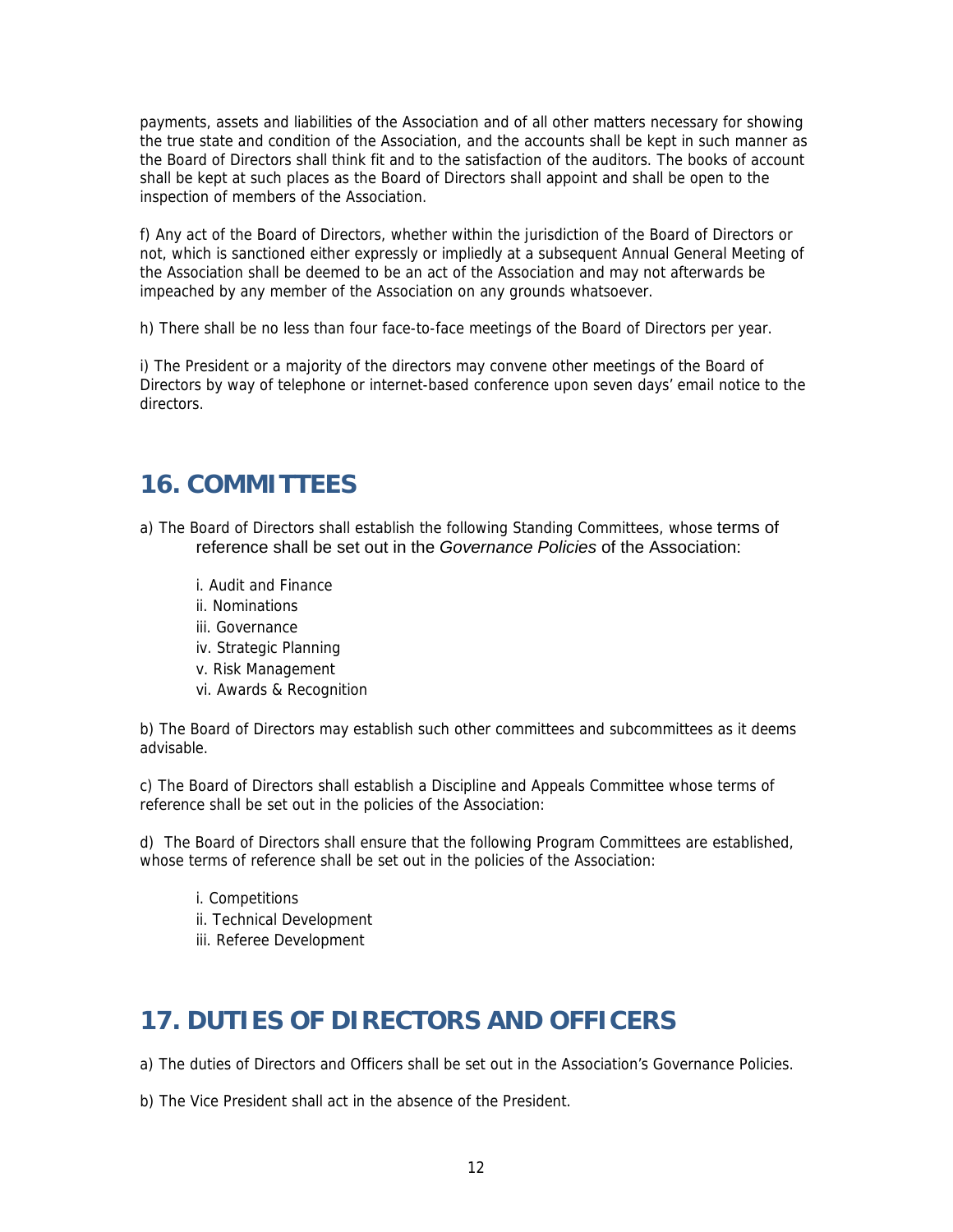c) The Board shall be responsible for the overall management of the Association, but shall focus on governance of the Association and delegate management of operations to employed staff, headed by the Executive Director

#### **18. QUORUM**

a) At all Board of Directors' meetings seven (7) Board members shall form a quorum.

b) At General Meetings, a majority of the Districts in Membership must be represented to constitute a quorum.

#### **19. DISTRICT PRESIDENTS' FORUM**

a) Each of the District Association Members shall be represented at the District Presidents' Forum by one (1) Representative, who shall be the President of the Association. In the event that the Representative is unable to attend a meeting of the Forum, the Vice-president from the Representative's Board of Directors may attend in the Representative's place for that meeting.

b) The Forum shall have the following purposes:

i) facilitate input and feedback from the Districts on the implementation of the Strategic Plan and of Association policies across the province;

ii) serve as a forum for networking and sharing of best practices across Districts;

iii) Provide the Districts with the opportunity to communicate with the Executive Director and the President of the Association;

#### **20. MEETINGS OF THE DISTRICT PRESIDENTS' FORUM**

a) The Forum shall be funded to meet face-to-face twice per year, and may hold additional meetings via teleconference as needed. Special meetings of the Forum may be called by a vote of 25% of the District Representatives.

b) All representatives and the President shall receive at least thirty (30) days' notice of meetings of the Forum or at least fourteen (14) days' notice of a conference call and shall receive the meeting agenda and other relevant meeting materials no later than ten (10) days before the meeting. Meetings of the District President's Forum may be held on shorter notice on the written approval of all representatives.

#### **21. DISTRICT PRESIDENTS' FORUM PROCEDURES**

a) The quorum for a meeting of the Forum shall be two-thirds of the Representatives.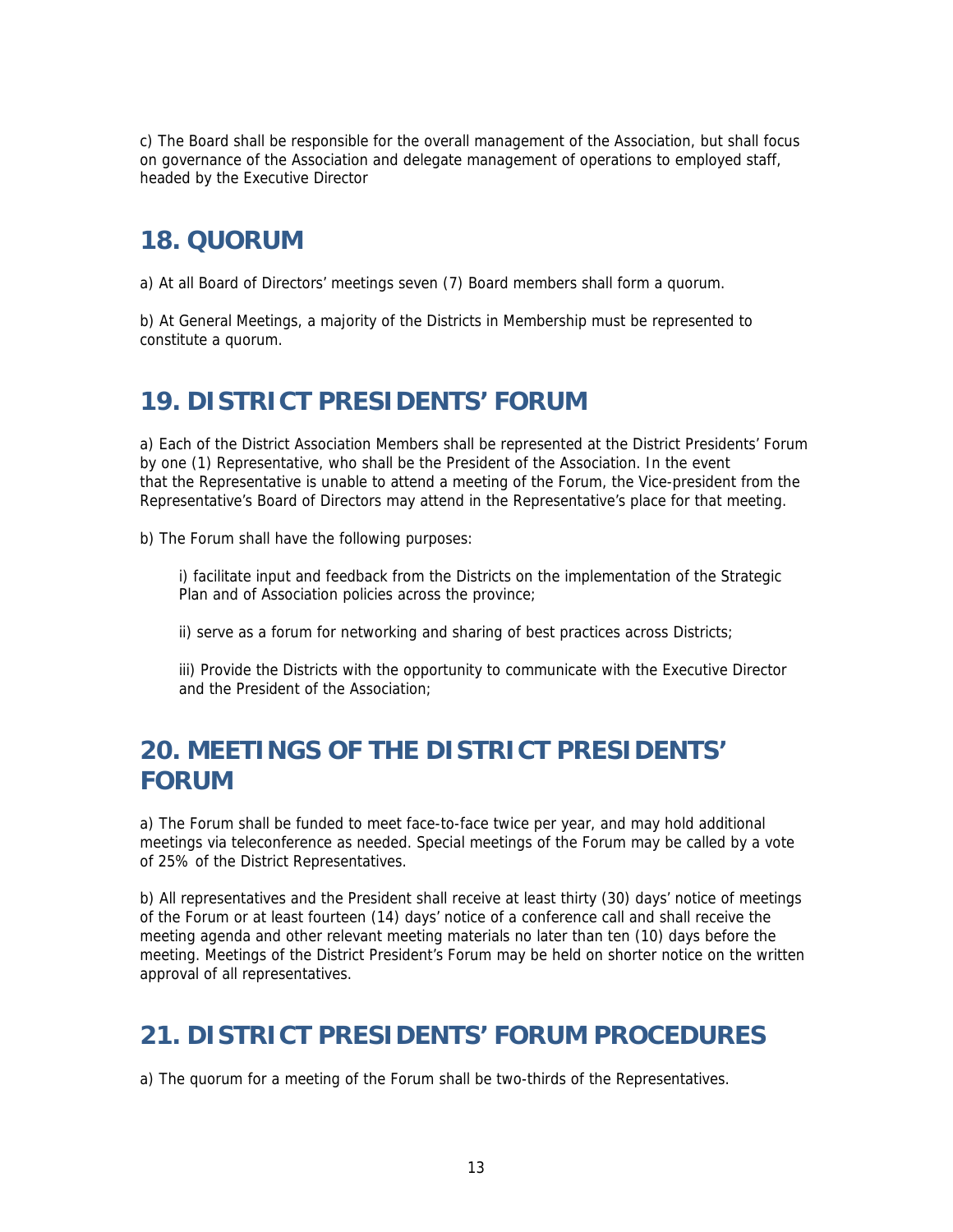b) Representatives shall elect an individual to serve as Chair of the Forum. The Chair shall serve for a two-year term. If the Chair is unavailable, the Representatives shall elect another Chair for that meeting. When the Chair calls a vote, each Representative is entitled to one vote, with the exception of the Chair, who shall have a casting vote only.

c) The Board and other guests may participate in meetings of the Forum as required, but shall not be involved in voting.

d) Minutes of all meetings of the Forum shall be taken by a staff member and shall be made available to the Representatives and the Board within thirty (30) days of the meeting.

#### **22. INDEMNITY**

Every Member of the Board of Directors, or other servant of the Association shall be indemnified by the Association against all costs, losses and expenses incurred by them respectively in or about the discharge of their respective duties, except such as happens from their own respective willfully neglects or defaults.

#### **23. VACANCIES**

A Director of the Association shall resign from his/her position in the following instances:

a) If s/he becomes an employee or Director of the Association or of one of its Members or of another organization where there is a perceived conflict of interest.

b) If s/he shall absent himself/herself from three meetings of the Board of Directors without special leave of absence from, or reason satisfactory to, the Board of Directors;

c) If s/he has been removed by Resolution of the Association for misconduct for good and sufficient cause.

#### **24. AUDIT OF ACCOUNTS**

a) The accounts of the Association shall be audited annually by a licensed Chartered Professional Accountant.

b) The auditors shall be appointed by the members annually at the Annual General Meeting. Should the auditor not be appointed at the AGM, the Board shall have the authority to do so.

#### **25. AMENDMENTS TO THE BY-LAWS**

a) All proposed amendments to these By-laws must be received by the Association in writing not less than sixty (60) days prior to a General Meeting.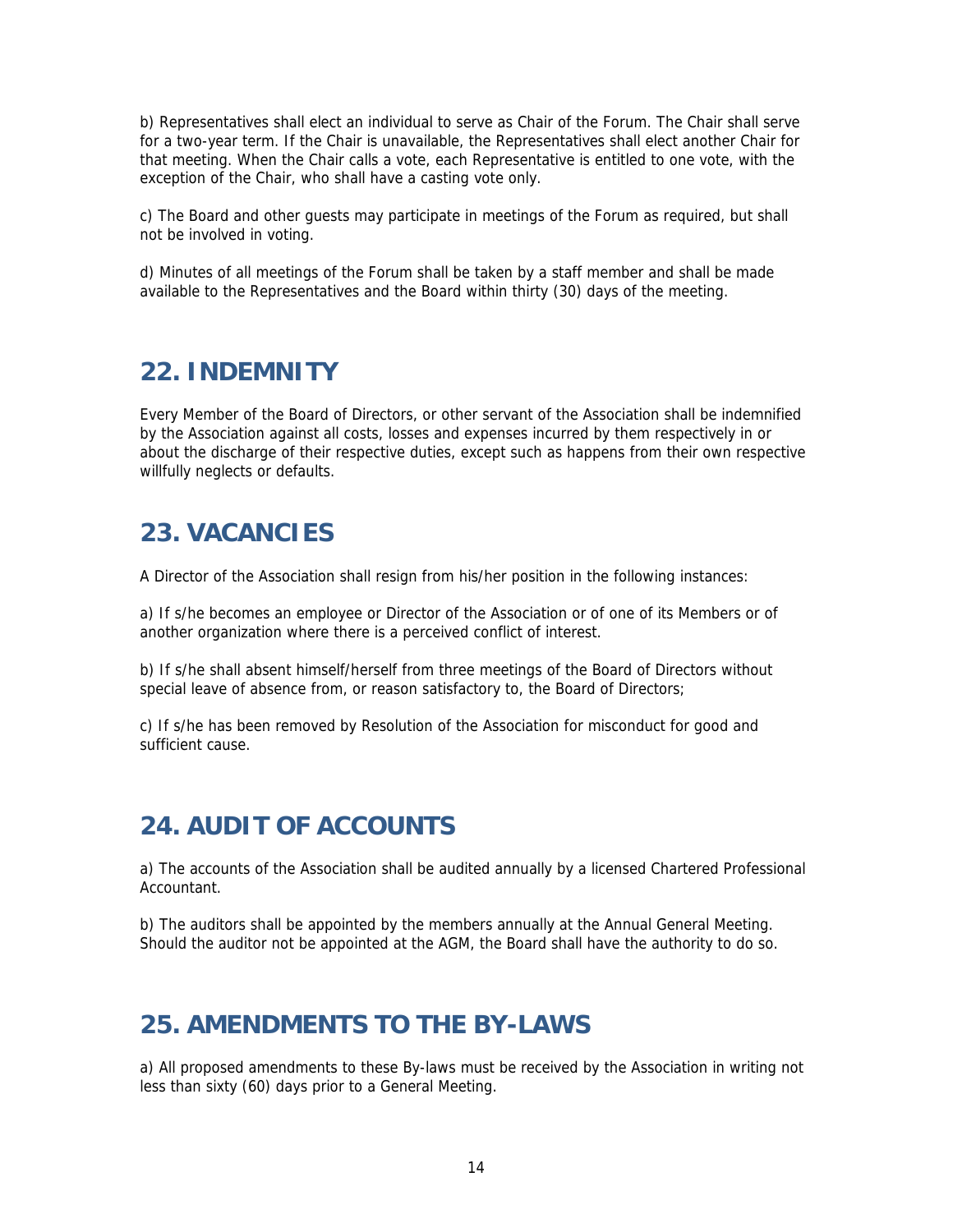b) Copies of proposed amendments to these By-laws shall be sent to the Membership not less than thirty (30) days prior to the General Meeting at which they are to be considered.

c) By-law amendments are passed upon attaining a three-fourths majority of the votes cast by the designated delegates present at the General Meeting, and are effective once they are filed at the Registry of Joint Stocks.

#### **26. POLICIES AND PROCEDURES**

The Board of Directors may make such Policies and Procedures as may be deemed necessary to promote, develop and govern the game of soccer.

#### **27. TRANSITIONAL REQUIREMENTS**

a) This Temporary Bylaw describes SNS's transition from its old governance structure to the new governance structure as described in the new By-Laws.

b) At the January 21<sup>st</sup> Special Meeting of the Members, a Special Resolution will be placed before the voting Members to approve the new By-laws, including this Article.

c) Upon approval of the voting Members, the new By-laws will have full force and effect, with the exception of those pertaining to the composition and election of Directors and the addition of the District Presidents' Forum (Sections 12-18)

d) The Directors currently holding office will continue to hold office until the SNS Annual General Meeting scheduled for June 2017.

e) Prior to the elections at the 2017 Annual General Meeting, all Directors and Officers will vacate their positions and the following will occur in order to create a rotation of Directors in accordance with the new Bylaws:

- The President and three (3) Directors at Large will be elected hold office for a three (3) year term.
- The Vice-President and three (3) Directors at Large will be elected to hold office for a two (2) year term.
- Four (4) Directors at Large will be elected to hold office for a one (1) year term

f) For the purpose of recruiting and forwarding nominations to the June 2017 AGM only, the Board shall approve a transitional Nominations Committee, composed of individuals who are not candidates for one of the Director or Officer positions. The role of the Nominations Committee will be to ensure that there are candidates for all Board positions and that the list of candidates forwarded to the AGM includes individuals who have the attributes and/or experience that the Board needs to carry out its functions. The nominations process shall follow the requirements of section 14(b) (ii) to (vii)

g) The voting Members at the 2017 Annual General Meeting will be the voting Members in accordance with the new By-Laws that are approved in November, 2016.

h) All subsequent Board elections will proceed on a rotating basis as outlined in the Article 14.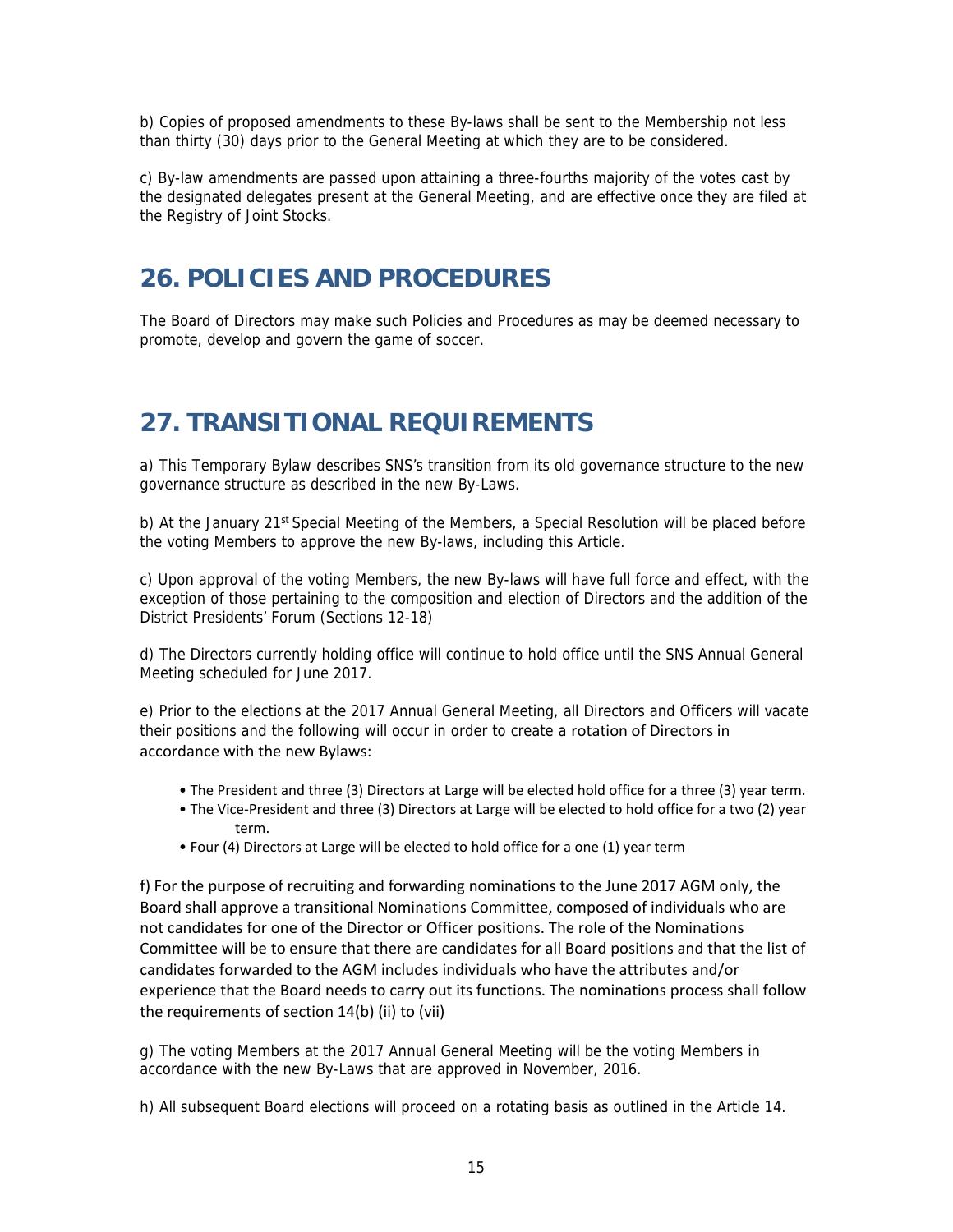#### **28. MISCELLANEOUS**

a) Preparation of minutes, custody of the books and records, and custody of the minutes of all the meetings of the Association and the Board of Directors shall be the responsibility of the Executive Director.

b) The books and records of the Association may be inspected by any member at any reasonable time within two (2) days' prior to the Annual General Meeting at the Registrar's Office of the Association.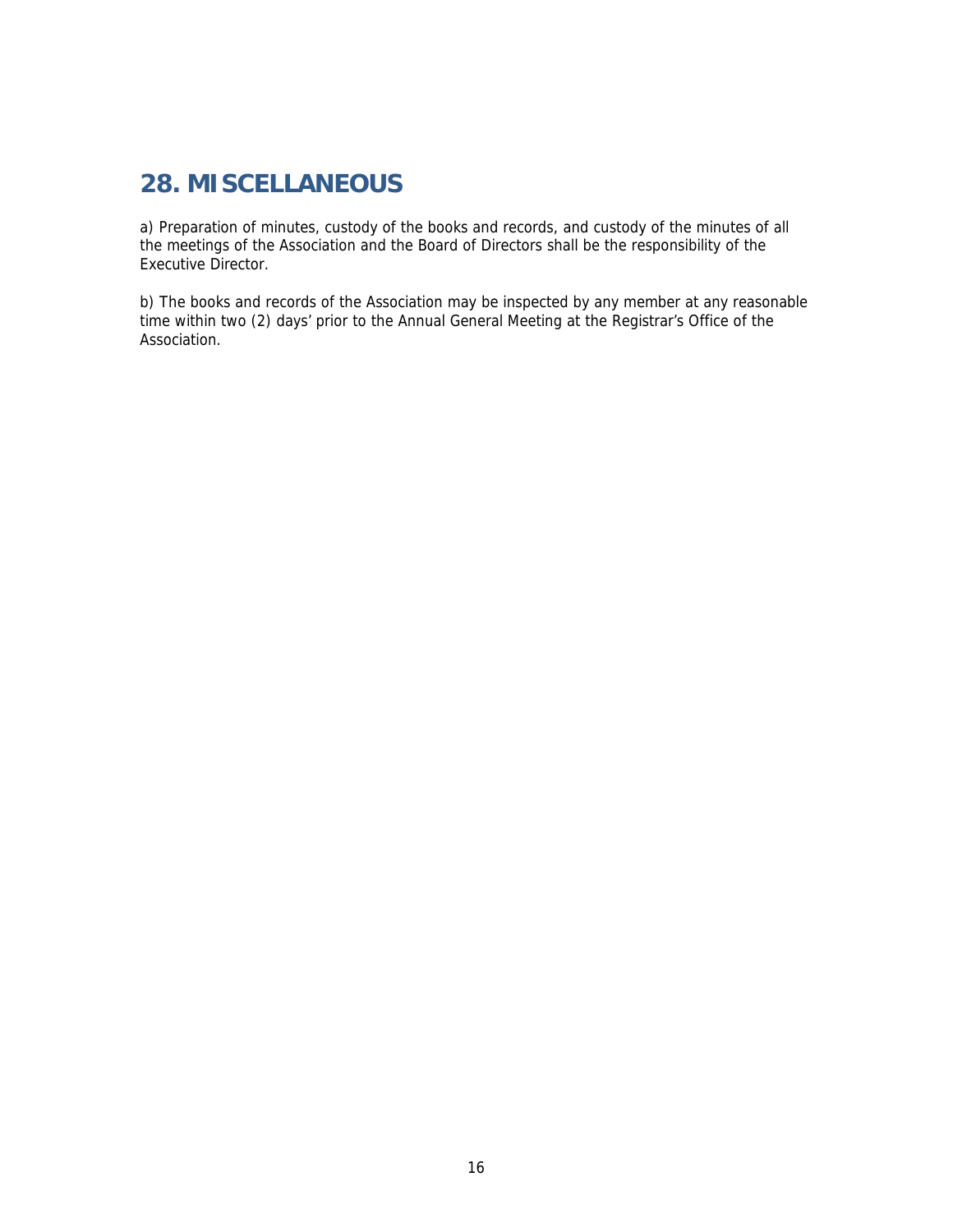# **Appendix A - Region Boundaries**

| Location                                                                                                                                                                                                                                                                                                                                                                                                                                                             | <b>Specific Boundaries</b>                                                                                                                                                                                                                                                                                                                                                                                                                                                                                                                                                                                                                                                                                                                                                                                                                                  |
|----------------------------------------------------------------------------------------------------------------------------------------------------------------------------------------------------------------------------------------------------------------------------------------------------------------------------------------------------------------------------------------------------------------------------------------------------------------------|-------------------------------------------------------------------------------------------------------------------------------------------------------------------------------------------------------------------------------------------------------------------------------------------------------------------------------------------------------------------------------------------------------------------------------------------------------------------------------------------------------------------------------------------------------------------------------------------------------------------------------------------------------------------------------------------------------------------------------------------------------------------------------------------------------------------------------------------------------------|
| <b>HALIFAX</b><br>The Halifax Region<br>comprises the area<br>bounded on the South by<br>Lunenburg County and<br>on the West by Hants<br>County.                                                                                                                                                                                                                                                                                                                     | The Northern boundary of the Halifax Region includes the Pockwock<br>Road and Hammonds Plains Road to Kearney Lake Road and any<br>streets which feed onto Pockwock Road and Hammonds Plains<br>Road, and the boundary of the former City of Halifax with the former<br>Town of Bedford. The Halifax Region is bounded on the East by the<br>Bedford Basin and Halifax Harbour. For greater certainty, any player<br>whose residential address commences with postal code B3M shall<br>be deemed to reside in Halifax Region. The Kearney Lake Road and<br>the streets feeding onto the Kearney Lake Road are within the<br>Halifax Region.                                                                                                                                                                                                                 |
| <b>SUBURBAN DISTRICT</b><br><b>ASSOCIATION</b><br>Lies primarily within the<br>municipal counties of<br>Halifax and Hants and<br>abuts the neighboring<br>regions of Halifax to the<br>south and west, Valley to<br>the west, Highland to the<br>north and Dartmouth to<br>the East. It includes but is<br>not restricted to the<br>communities of<br>Beaverbank, Bedford,<br>Sackville, Fall River,<br>Waverly, Enfield,<br>Elmsdale, Milford, and<br>Shubenacadie. | To the south to the boundary of the town of Bedford and the City of<br>Halifax. As additional clarity, residences with postal code B4A shall<br>be deemed to be within Suburban region, those with B3M shall be<br>deemed to be in Halifax region.<br>To the west out Highway 213 (Hammonds Plains Road) to the<br>intersection with Lucasville Road.<br>To the west to the boundary of the municipal regions of East Hants<br>and West Hants. As additional clarity, East Hants to the west shall<br>be deemed to be within Suburban region with the exception of Mount<br>Uniacke which will be deemed to be within Valley region.<br>To the east to Highway 118<br>To the southeast along the Waverly Road to the boundary of the City<br>of Dartmouth.<br>To the north to the boundary of the municipal regions of East Hants<br>and Colchester County. |
| <b>HIGHLAND</b><br>The region encompasses<br>the counties of<br>Cumberland, Colchester,<br>Pictou, Guysborough and<br>Antigonish.                                                                                                                                                                                                                                                                                                                                    | To the south to the boundary of the municipal regions of Colchester<br>County and East Hants. For clarity purposes, an exception to the<br>boundary for the Highland region to the south shall be:<br>a) For Mini and Youth Recreational players that reside in<br>Colchester County under the jurisdiction of the East<br>Stewiacke Elementary, Stewiacke Elementary, or Upper<br>Stewiacke Elementary within the Chignecto Central Regional<br>School Board, these players shall be eligible to register in<br>either Suburban region or Highland Region.                                                                                                                                                                                                                                                                                                 |
| <b>HARBOUR EAST</b><br>(DARTMOUTH)<br>The region lies within the<br>Halifax County. The                                                                                                                                                                                                                                                                                                                                                                              |                                                                                                                                                                                                                                                                                                                                                                                                                                                                                                                                                                                                                                                                                                                                                                                                                                                             |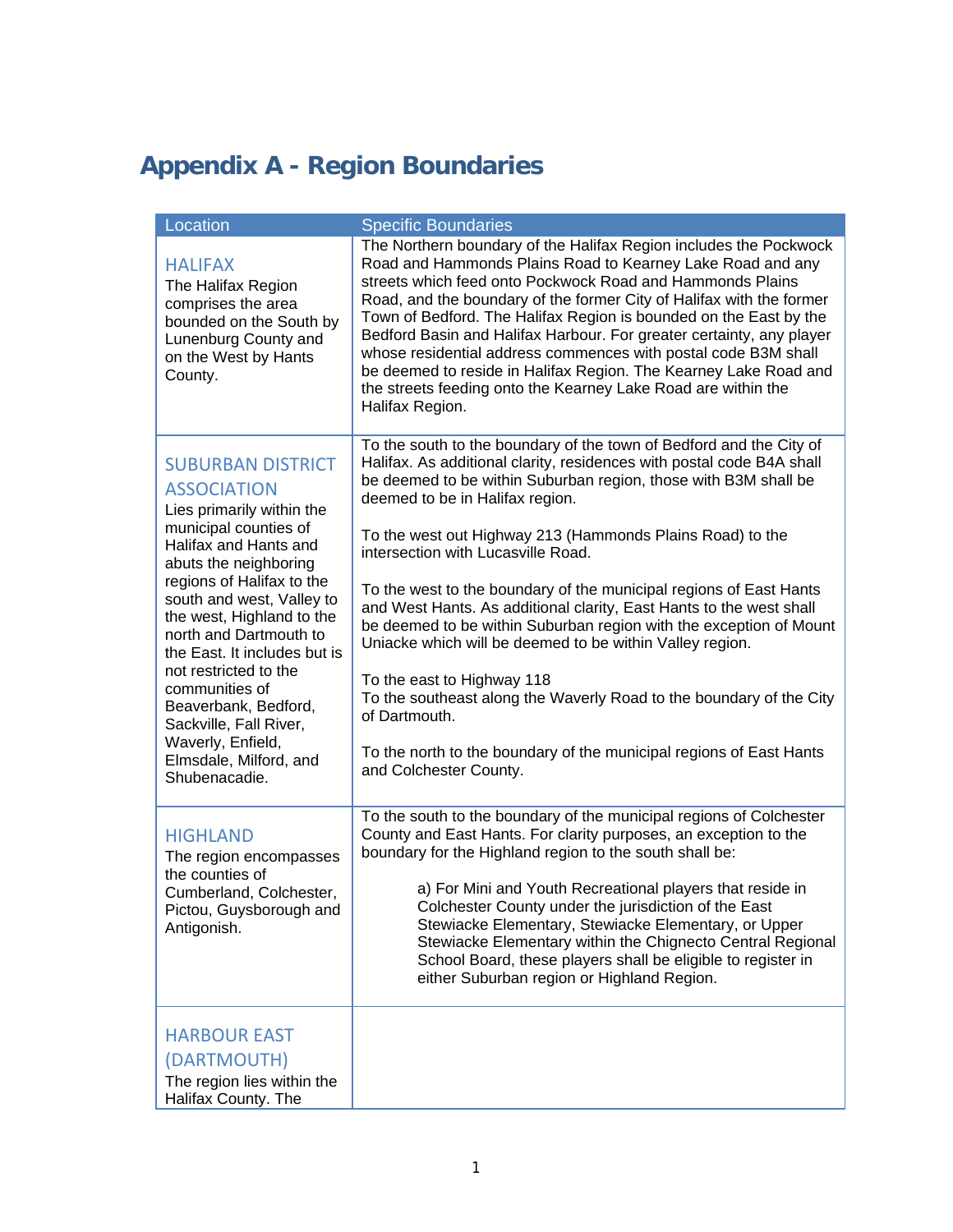| region includes all areas<br>within Halifax County<br>South East of Highway<br>118.                             |                                                                                                                          |
|-----------------------------------------------------------------------------------------------------------------|--------------------------------------------------------------------------------------------------------------------------|
| <b>CAPE BRETON</b><br>The region encompasses<br>all of Cape Breton Island.                                      |                                                                                                                          |
| <b>VALLEY</b><br>The region encompasses<br>the counties of Hants,<br>Kings, Annapolis and<br>Digby.             | For clarity purposes, Mount Uniacke which borders the Scotia<br>District shall be deemed to be within the Valley Region. |
| <b>SOUTH SHORE</b><br>This region encompasses<br>the counties Yarmouth,<br>Shelburne, Queens, and<br>Lunenburg. |                                                                                                                          |